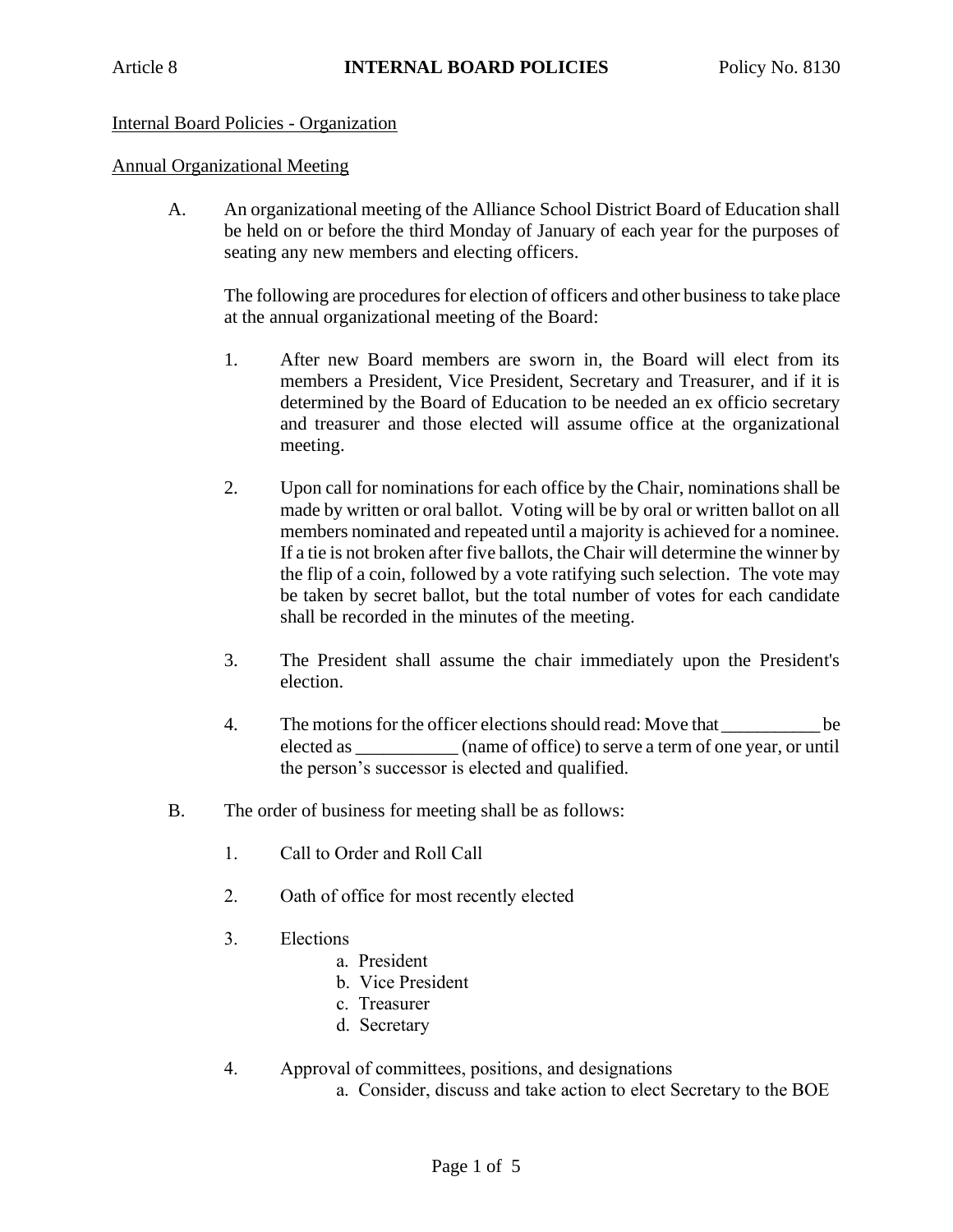- b. Consider, discuss and take action to select legal counsel
- c. Consider, discuss and take action to elect Committees as determined by the BOE
- d. Consider, discuss and take action to select Depository bank(s)
- e. Consider, discuss and take action to select District newspaper(s) of record
- 5. Approval of current Board policies and regulations
- 6. Designate date for the annual review of BOE policies
- 7. Dissemination to each Board member of conflict of interest statutes
- 8. Adjournment

Date of Adoption: August 7, 2017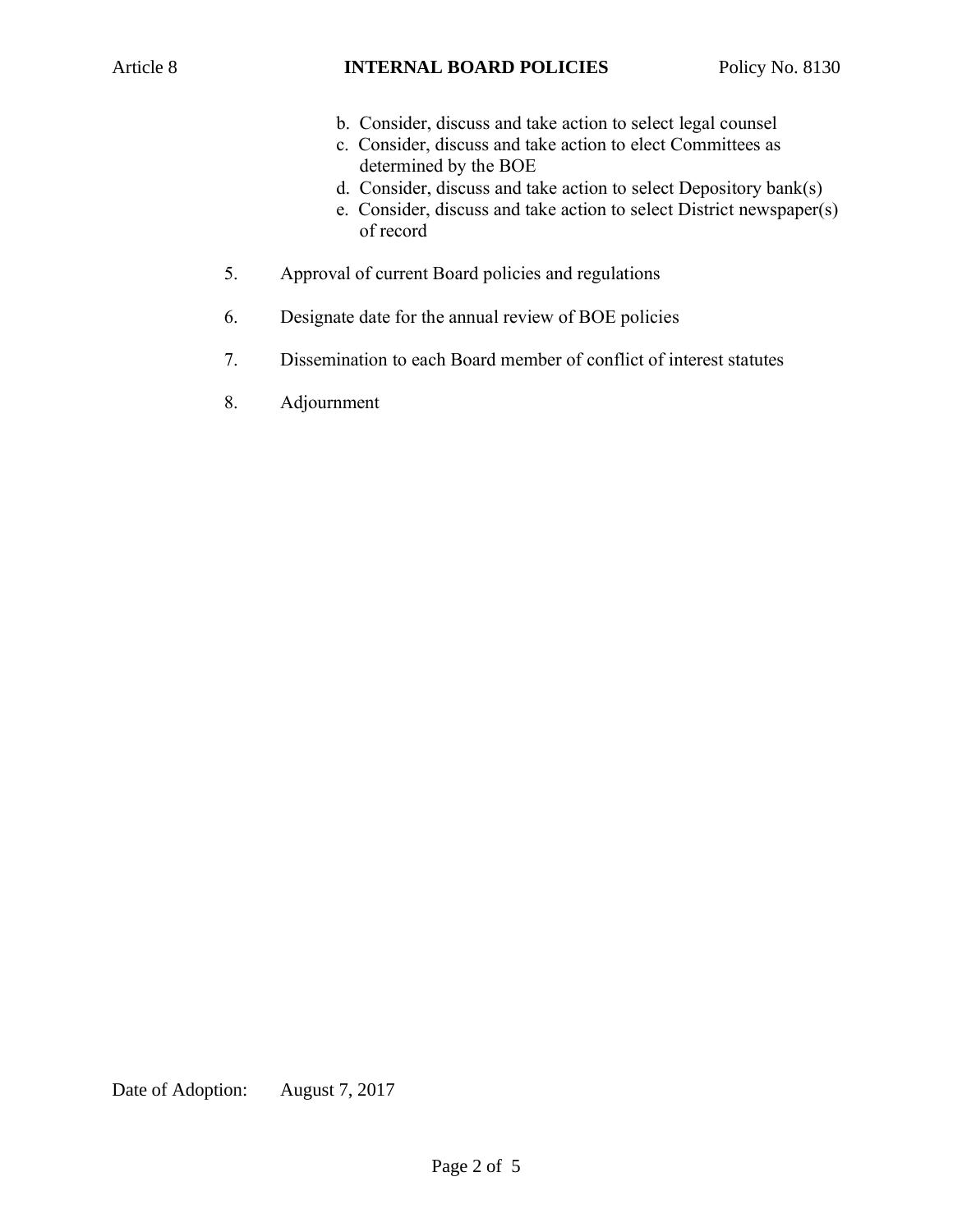Date of Revision March 22, 2021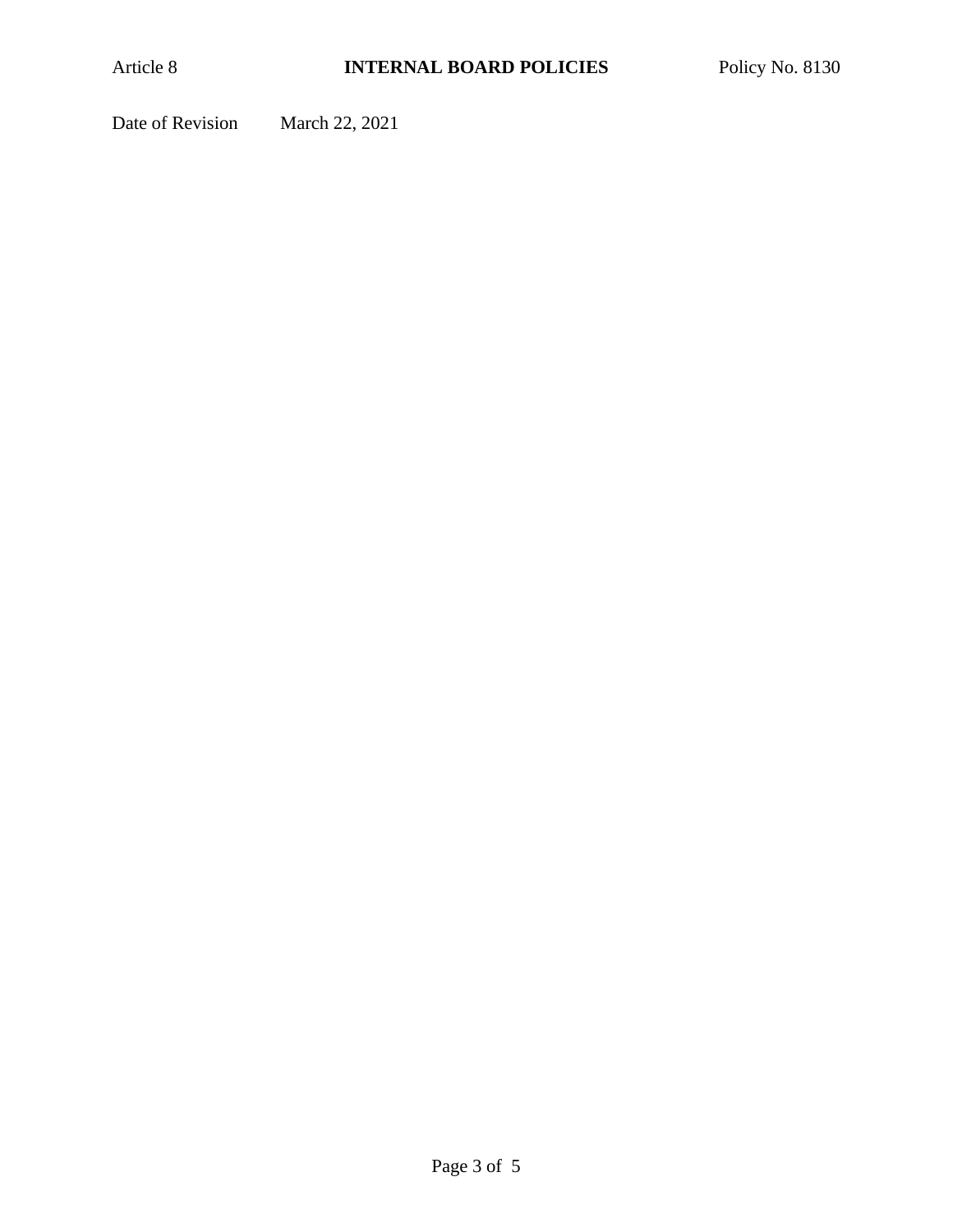## **RESOLUTION**

**RESOLVED**, that the official depository of school funds for this School District is hereby designated to be \_\_\_\_\_\_\_\_\_\_\_\_\_\_\_\_\_\_\_\_\_\_\_\_\_\_\_\_\_\_\_\_\_\_, and that the designation of any other institution as the depository of school funds is hereby withdrawn.

The above Resolution, having been read in its entirety, member \_\_\_\_\_\_\_\_\_\_\_\_\_\_\_\_\_\_ moved for its passage and adoption, and member seconded the same. After discussion and roll call vote, the following members voted in favor of passage and adoption of the above Resolution:

\_\_\_\_\_\_\_\_\_\_\_\_\_\_\_\_\_\_\_\_\_\_\_\_\_\_\_\_\_\_\_\_\_\_\_\_\_\_\_\_\_\_\_\_\_\_\_\_\_\_\_\_\_\_\_\_\_\_\_\_\_\_\_\_\_\_\_\_\_\_\_\_\_\_\_\_\_.

The following members voted against the same: \_\_\_\_\_\_\_\_\_\_\_\_\_\_\_\_\_\_\_\_\_\_\_\_\_\_\_\_\_\_\_\_\_\_

The following members were absent or not voting: \_\_\_\_\_\_\_\_\_\_\_\_\_\_\_\_\_\_\_\_\_\_\_\_\_\_\_\_\_\_\_

The above Resolution, having been consented to and approved by a majority of the members of the School Board of this School District, was declared as passed and adopted by the President at a duly held and lawfully convened meeting in full compliance with the Nebraska open meetings law.

\_\_\_\_\_\_\_\_\_\_\_\_\_\_\_\_\_\_\_\_\_\_\_\_\_\_\_\_\_\_\_\_\_\_\_\_\_\_\_\_\_\_\_\_\_\_\_\_\_\_\_\_\_\_\_\_\_\_\_\_\_\_\_\_\_\_\_\_\_\_\_\_\_\_\_\_\_.

**DATED** this day of 20.

Alliance Public Schools

\_\_\_\_\_\_\_\_\_\_\_\_\_\_\_\_\_\_\_\_\_\_\_\_\_\_\_\_\_\_\_\_\_\_\_\_\_\_\_\_\_\_\_\_\_\_\_\_\_\_\_\_\_\_\_\_\_\_\_\_\_\_\_\_\_\_\_\_\_\_\_\_\_\_\_\_\_.

BY: \_\_\_\_\_\_\_\_\_\_\_\_\_\_\_\_\_\_\_\_\_\_\_\_\_\_\_\_\_

President

Attest:

Secretary

Legal Reference: Neb. Rev. Stat. Sections 77-2350 and 77-2350.01

Date of Adoption: August 7, 2017

\_\_\_\_\_\_\_\_\_\_\_\_\_\_\_\_\_\_\_\_\_\_\_\_\_\_\_\_\_\_\_\_